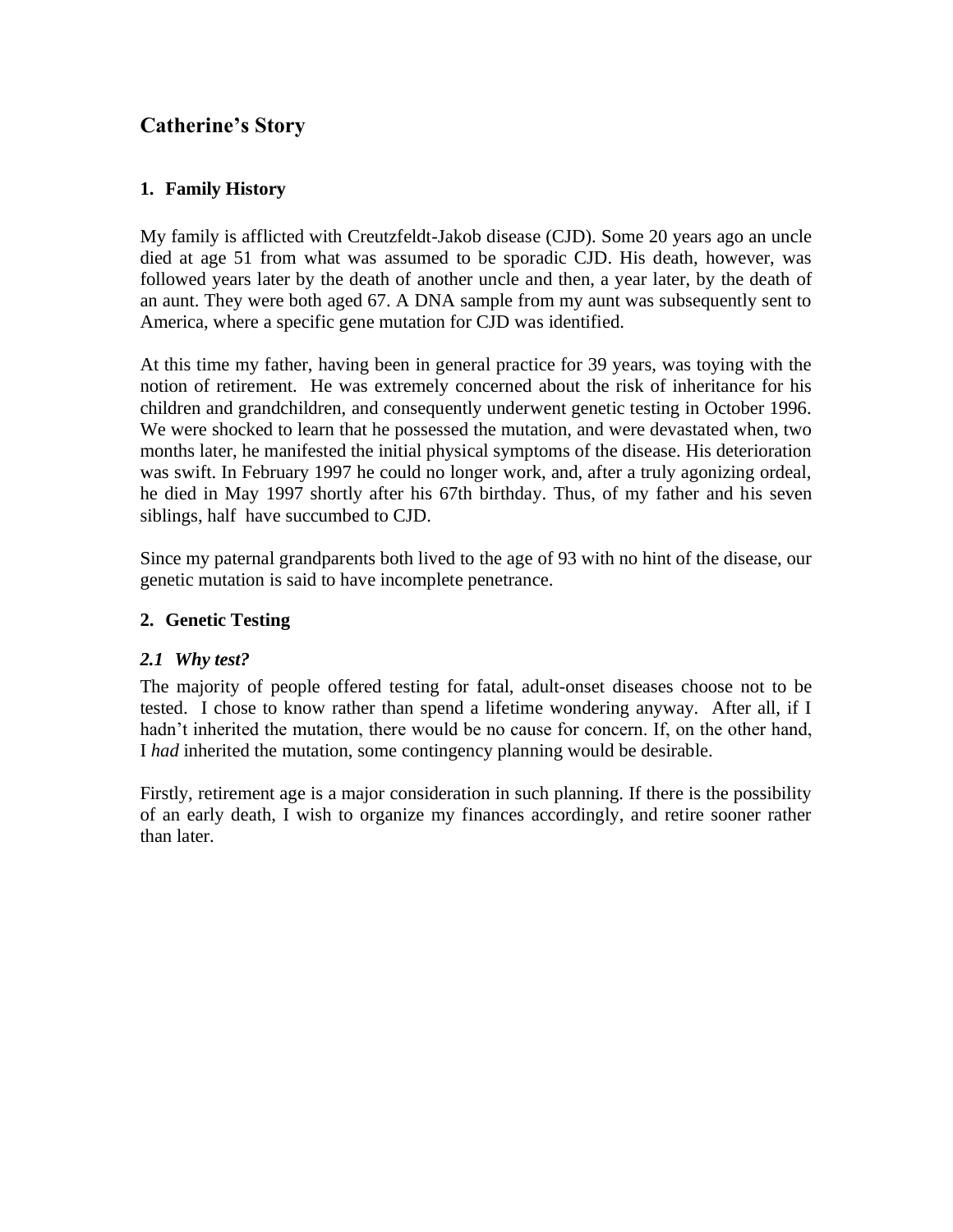Secondly, I wish to construct a living will. My father knew death was imminent, but we did not discuss it. It was simply too painful. Consequently, there will always be an element of uncertainty, even guilt, about the decisions we made for him in his final weeks. A living will would spare my family and friends such discomfort.

Finally, I wish to choose a hospice where staff are familiar with the disease and would hopefully be sympathetic to my needs.

Reproductive choices have no place in these plans, since I'm an independent 'career woman' having neither spouse nor children and no plans to change the status quo.

# *2.2 Testing Procedure*

I was not apprehensive about genetic testing, as I had accompanied my parents to Dad's initial consultation and was familiar with the procedure. I had helped Dad research the disease, and knew that my risk of inheriting the mutation was 50/50. I also knew if I did have the mutation, there would be a substantial probability - but not absolute - that I would later develop CJD.

Having read about the significance of dreams and believing in the 'wisdom of the body', I decided to question my body and dream the test result. Although a little far-fetched, I thought it was worth a try, as I had a 50% chance of getting it right! I subsequently had a dream which led me to believe that I did possess the mutation.

Thus, I presented for testing, which included extensive discussion of my probable reactions to either a positive or negative result. This seemed superfluous as my aim was simply to get the result. I didn't see the need for further counselling, and said as much. My opinion was respected, and a blood sample was subsequently taken that day.

# *2.3 On Getting the Result*

I was a little anxious about getting the test result, but eager to know whether my dream was correct. The counsellor confirmed that I had, indeed, inherited the mutation. She also said clients often intuit the result.

I experienced a wonderful sense of euphoria. It seemed as though my life suddenly clicked into place, and all was as it should be. In retrospect, this was perhaps an overreaction to days of persistent low-level anxiety. However, I was thrilled that my dream was realised, and felt I could trust my body, whatever happened. My inheritance forged a strong bond between Dad and me that, like love, transcends even death. The textbooks say that being at risk can make you feel 'special'. I've always known I'm special, but this confirms just *how* special I am - possibly one in 5-10 million!

# *2.4 Effects on Family*

Of my 4 brothers, one has chosen not to be tested. Of the 3 who have undertaken testing, one brother has tested positive and one negative. The other, concerned about privacy and the stigma of disease, has declined the test result. He has subsequently become a committed vegetarian, and is convinced a healthy diet will reduce the risk of CJD.